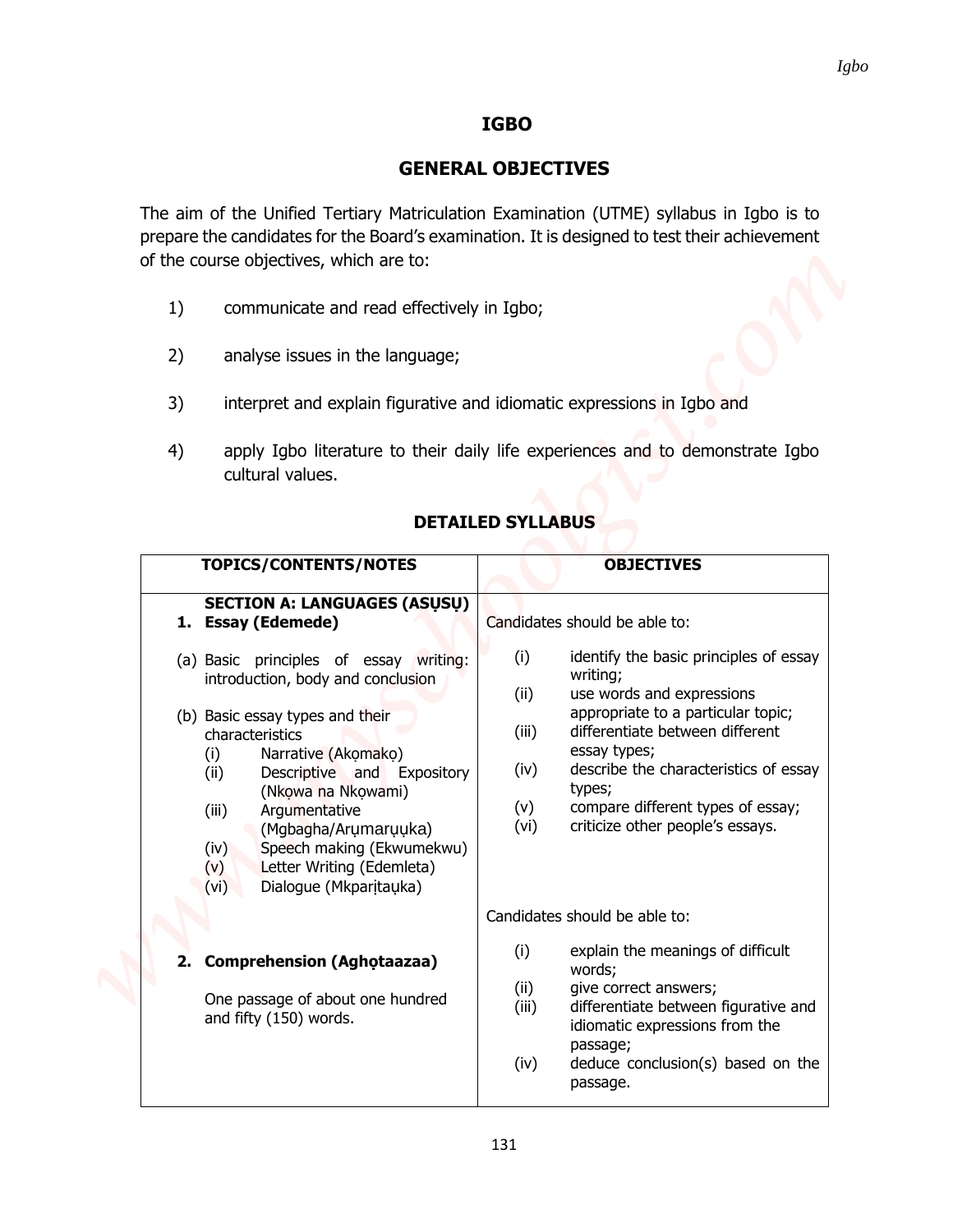| TOPICS/CONTENTS/NOTES                                                                                                                                                                                                                                                                                                                                                                                                                                                                                                                           | <b>OBJECTIVES</b>                                                                                                                                                                                                                                                                                                                                                                                                                                                                                                                                                                                                                                                                                                              |
|-------------------------------------------------------------------------------------------------------------------------------------------------------------------------------------------------------------------------------------------------------------------------------------------------------------------------------------------------------------------------------------------------------------------------------------------------------------------------------------------------------------------------------------------------|--------------------------------------------------------------------------------------------------------------------------------------------------------------------------------------------------------------------------------------------------------------------------------------------------------------------------------------------------------------------------------------------------------------------------------------------------------------------------------------------------------------------------------------------------------------------------------------------------------------------------------------------------------------------------------------------------------------------------------|
| 3. Sounds and Sound Patterns<br>(Ųdaasųsų na Usoro Ųdaasųsų)                                                                                                                                                                                                                                                                                                                                                                                                                                                                                    | Candidates should be able to:                                                                                                                                                                                                                                                                                                                                                                                                                                                                                                                                                                                                                                                                                                  |
| (a) Vowels and Consonants (Udaume na<br>mgbochiume)<br>(b) Sound Patterns/Processes<br>Syllabic nasals (udaimi)<br>ii. Semi-vowel (Myiriudaume)<br>iii. Nasal homoganicity (ndagba<br>myiriudaume)<br>iv. Syllable structure (nkeji<br>mkpuruokwu)<br>v. Vowel harmony (ndakorita<br>udaume);<br>vi. Vowel assimilation (olilo udaume);<br>vii. Vowel elision and consonant<br>elision (ndapu udaume na ndapu<br>mgbochiume)<br>(c) Tone and tone marking<br>(Udaolu na Akara udaolu)<br>4. Spelling and spelling rules<br>(Nsupe na Iwu Nsupe) | (i)<br>identify vowels, consonants and<br>syllabic nasals;<br>distinguish between the speech<br>(ii)<br>sounds of the Igbo language;<br>recognise semi-vowels ('m' & 'n')<br>(iii)<br>and nasal homoganicity;<br>divide words into syllables;<br>(iv)<br>identify the vowel groups in Igbo;<br>(v)<br>describe vowel assimilation, vowel<br>(vi)<br>elision and consonant elision;<br>(vii)<br>assign tone marks appropriately.<br>Candidates should be able to;<br>detect words written correctly in<br>(i)<br>Igbo;<br>(ii)<br>determine appropriate word division<br>in Igbo.<br>Candidates should be able to:<br>indicate the Igbo orthography;<br>(i)<br>distinguish between the Igbo and<br>(ii)<br>English orthography. |
| 5. Igbo Orthography<br>(Mkpuruedemede Igbo)<br>6. Dialect and Standard Igbo<br>(Olundi/Olumba na Igbo Izugbe)                                                                                                                                                                                                                                                                                                                                                                                                                                   | Candidates should be able to:<br>(i)<br>differentiate between standard Igbo<br>and dialects;                                                                                                                                                                                                                                                                                                                                                                                                                                                                                                                                                                                                                                   |
|                                                                                                                                                                                                                                                                                                                                                                                                                                                                                                                                                 | use standard Igbo in their writings.<br>(ii)<br>Candidates should be able to:                                                                                                                                                                                                                                                                                                                                                                                                                                                                                                                                                                                                                                                  |
| 7. Igbo Word Derivation (Usoro<br>Mmubaokwu n'Igbo)                                                                                                                                                                                                                                                                                                                                                                                                                                                                                             | differentiate between<br>(i)<br>loan and<br>coined words;<br>identify loan words and loan-blends<br>(ii)<br>in Igbo;<br>spell Igbo words appropriately.<br>(iii)                                                                                                                                                                                                                                                                                                                                                                                                                                                                                                                                                               |
| Processes of word derivation<br>processes: coinages, loans and loans-<br>blends (Mmubawanye mkpuruokwu<br>site n'usoro mmeputa, mkpuputa,<br>mbite na mbiogwa).                                                                                                                                                                                                                                                                                                                                                                                 | Candidates should be able to:<br>(i)<br>differentiate between grammatical<br>categories;                                                                                                                                                                                                                                                                                                                                                                                                                                                                                                                                                                                                                                       |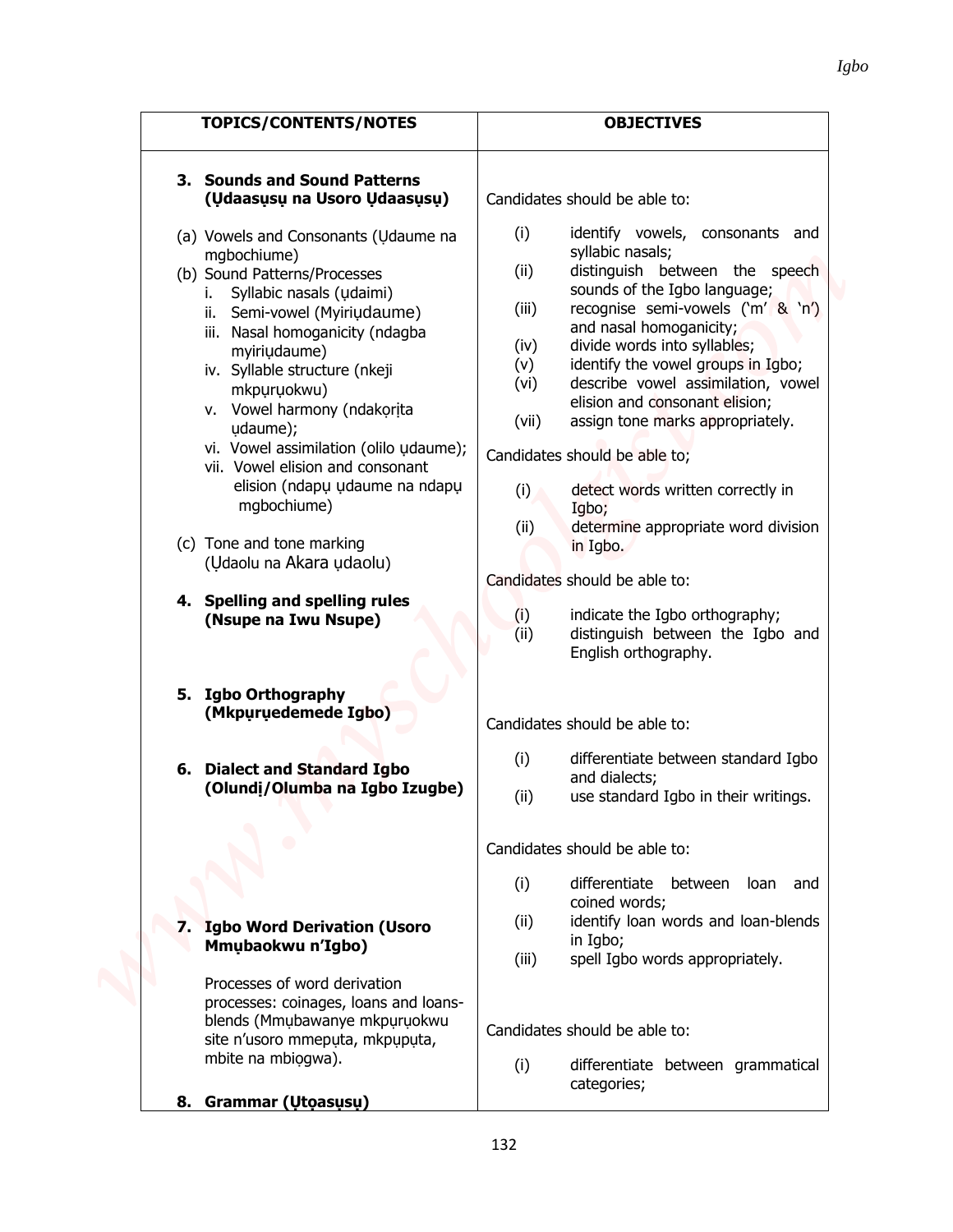| TOPICS/CONTENTS/NOTES                                                                                                                                                                                                                                                                    | <b>OBJECTIVES</b>                                                                                                                                                                                                              |
|------------------------------------------------------------------------------------------------------------------------------------------------------------------------------------------------------------------------------------------------------------------------------------------|--------------------------------------------------------------------------------------------------------------------------------------------------------------------------------------------------------------------------------|
| (a) Parts of speech (Nkejiasusu):<br>Nominals (Mkpoaha), verbs (ngwaa),<br>adjectives (nkowa), adverbs                                                                                                                                                                                   | identify parts of speech and their<br>(ii)<br>functions;                                                                                                                                                                       |
| (nkwuwa), affixes (mgbakwunye),<br>enclitics (nsokwunye),<br>dgz.                                                                                                                                                                                                                        | differentiate<br>(iii)<br>between<br>types<br>of<br>affixes and their functions;                                                                                                                                               |
| (b) The structure, types and<br>characteristics of morpheme (Ndoko,<br>udi na njirimara mofim)<br>Free & bound (nnooroonwe na ndabe)                                                                                                                                                     | determine types and characteristics<br>(iv)<br>of morphemes;                                                                                                                                                                   |
| the word (mkpuruokwu)<br>(i)<br>(ii)<br>the phrase (nkebiokwu)<br>(iii)<br>the clause (nkebiahiri)<br>nominal, adverbial and<br>adjectival clause (kemkpoaha,<br>kenkwuwa na kenkowa)<br>the sentence (ahiriokwu)<br>(iv)<br>simple (mfe), compound<br>(ukwu), complex (mgbagwo,<br>dgz) | identify words, phrases, clauses,<br>(v)<br>sentences,<br>their<br>types<br>and<br>characteristics.                                                                                                                            |
|                                                                                                                                                                                                                                                                                          | Candidates should be able to:                                                                                                                                                                                                  |
| <b>Translation (Ntughari)</b><br>9.                                                                                                                                                                                                                                                      | (i)<br>translate English into Igbo and vice                                                                                                                                                                                    |
|                                                                                                                                                                                                                                                                                          | versa;<br>(ii)<br>communicate effectively in Igbo and<br>English.                                                                                                                                                              |
| <b>SECTION B: LITERATURE</b><br>(AGUMAGU)                                                                                                                                                                                                                                                | Candidates should be able to:                                                                                                                                                                                                  |
| 1. Literary devices (Atumatuokwu)<br>alliteration<br>dika<br>(biambia<br>mgbochiume), assonance<br>(biambia<br>udaume), parallelism (kwunkwugha),<br>metaphor (mburu), simile (myiri),<br>hyperbole (egbeokwu), personification<br>(mmemmadų) proverbs (ilu), dgz.                       | (i)<br>identify all literary devices in the<br>passages;<br>interpret literary devices;<br>(ii)<br>differentiate between types of<br>(iii)<br>literary devices;<br>Igbo<br>devices<br>(iv)<br>use<br>literary<br>appropriately |
| 2. Oral Literature: Agumagu Onu/                                                                                                                                                                                                                                                         | Candidates should be able to:                                                                                                                                                                                                  |
| Agumagu Odinala:                                                                                                                                                                                                                                                                         |                                                                                                                                                                                                                                |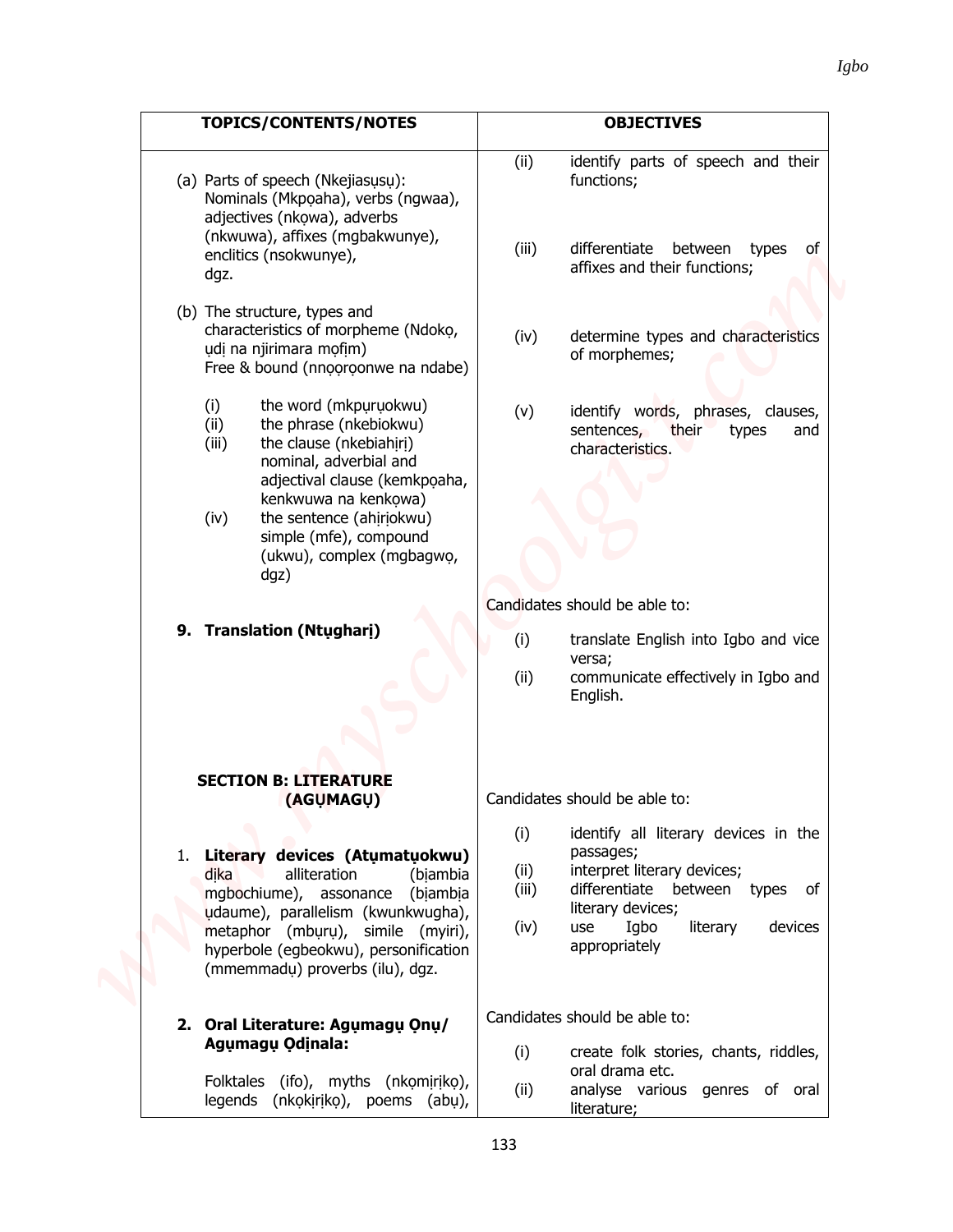| TOPICS/CONTENTS/NOTES                                                                                                                                                                                                                                                                                                                                                                                                                                                                                                                                                                                   | <b>OBJECTIVES</b>                                                                                                                                                                                                                                                                                                                                                                                                                                                                                                                                                                                                                                                                          |
|---------------------------------------------------------------------------------------------------------------------------------------------------------------------------------------------------------------------------------------------------------------------------------------------------------------------------------------------------------------------------------------------------------------------------------------------------------------------------------------------------------------------------------------------------------------------------------------------------------|--------------------------------------------------------------------------------------------------------------------------------------------------------------------------------------------------------------------------------------------------------------------------------------------------------------------------------------------------------------------------------------------------------------------------------------------------------------------------------------------------------------------------------------------------------------------------------------------------------------------------------------------------------------------------------------------|
| songs (uri), chants (mbem), riddles<br>(agwugwa), oral drama (ejije onu),<br>tongue-twister (okwuntuhi) dgz.<br>3. Written Literature (Agumagu<br>Ederede)                                                                                                                                                                                                                                                                                                                                                                                                                                              | ideas/formulae<br>(iii)<br>in<br>present<br>accordance<br>with<br>underlying<br>principles;<br>apply the lessons of oral literature to<br>(iv)<br>their everyday life.                                                                                                                                                                                                                                                                                                                                                                                                                                                                                                                     |
| (a) Prose (iduuazi)                                                                                                                                                                                                                                                                                                                                                                                                                                                                                                                                                                                     | Candidates should be able to:                                                                                                                                                                                                                                                                                                                                                                                                                                                                                                                                                                                                                                                              |
| Chinedu Ofomata (2009).<br>A chọwa Isi Ọchụ.<br>Enugu: Format Publishing<br>(NIG) LTD.<br>(b) Poetry (Abu)<br>Nolue Emenanjo. <i>Utara</i><br><b>Nti.</b> Onitsha: Evans<br>Brothers (NIG) LTD<br>ABU NDI A HOPUTARA (Selected Poems)<br>Mbem Umu Okorobia<br>17<br>2.<br>21<br>Aru<br>26<br>3. Chukwu Ndi Isi Ojii<br>31<br>Ilu<br>4.<br>34<br>Onye Ara na Uche Ya<br>37<br>6.<br>Ugomma<br>7. Abu<br>43<br>47<br>8. Ihe Egwu Anyi<br>50<br>Ego Na-ekwu<br>9.<br>52<br>10. Nne Anyi Afrika<br>59<br>11. Mmadu<br>12. Ule Akwukwo Najjirja<br>61<br>63<br>13. Di Anyi I Burula Eze?<br>65<br>14. Mmanya | interpret the text;<br>(i)<br>isolate the characters in the book;<br>(ii)<br>identify figurative and idiomatic<br>(iii)<br>expressions in the text;<br>analyse the text;<br>(iv)<br>identify the author, publisher and<br>(v)<br>date of publication;<br>draw moral lessons from the text.<br>(vi)<br>Candidates should be able to:<br>(i)<br>compare the types and themes of<br>the poems;<br>relate the poet's idea to the<br>(i)<br>contents of the poems;<br>compare figurative and idiomatic<br>(iii)<br>expressions in the poems;<br>(iv)<br>analyse the structures of the<br>poems;<br>apply acquired knowledge and<br>(v)<br>moral lessons from the poems to<br>their daily lives. |
| 66<br>15. Uwa                                                                                                                                                                                                                                                                                                                                                                                                                                                                                                                                                                                           | Candidates should be able to:                                                                                                                                                                                                                                                                                                                                                                                                                                                                                                                                                                                                                                                              |
| (c) DRAMA (EJIJE)<br>Odunke Artists (2019). <i>Ojaadili.</i>                                                                                                                                                                                                                                                                                                                                                                                                                                                                                                                                            | (i)<br>identify the type of drama the text<br>belongs to;<br>determine the themes in the text;<br>(ii)<br>identify the story lines;<br>(iii)<br>find out the characters in the book;<br>(iv)<br>appreciate the language style of the<br>(v)<br>play;                                                                                                                                                                                                                                                                                                                                                                                                                                       |
| Ibadan: University Press PLC.                                                                                                                                                                                                                                                                                                                                                                                                                                                                                                                                                                           | appraise the social problems raised<br>(vi)<br>by the author in the play;<br>apply acquired knowledge to their<br>(vii)<br>personal lives.<br>Identify the moral lessons from the<br>(viii)                                                                                                                                                                                                                                                                                                                                                                                                                                                                                                |

drama text.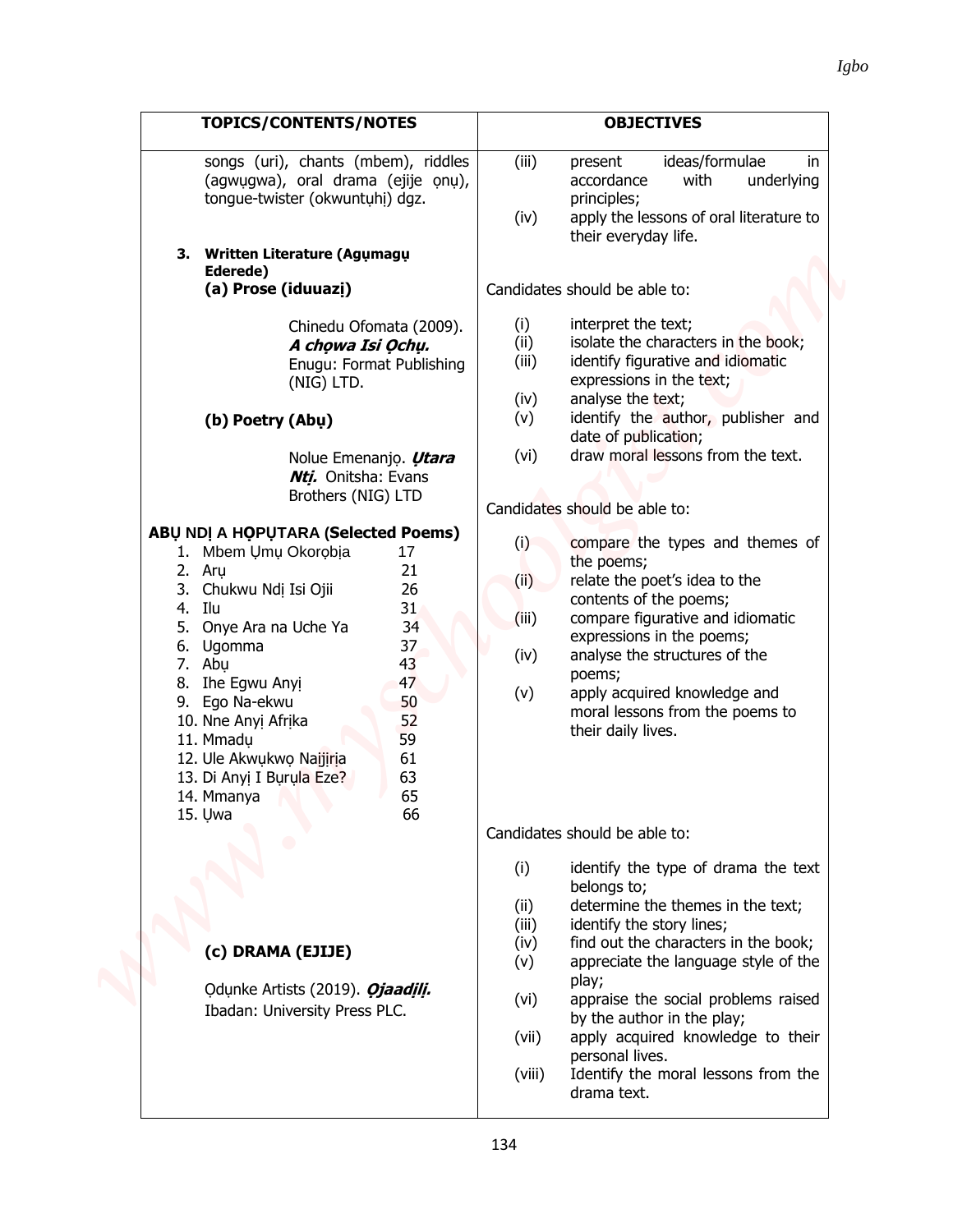| TOPICS/CONTENTS/NOTES                                                                                                                                                                                                                                                                                                                                                                                                                                                                                                                                                                                                                                                                                                                                                                                  | <b>OBJECTIVES</b>                                                                                                                                                                                                                                                                                                                                                                                                                                            |
|--------------------------------------------------------------------------------------------------------------------------------------------------------------------------------------------------------------------------------------------------------------------------------------------------------------------------------------------------------------------------------------------------------------------------------------------------------------------------------------------------------------------------------------------------------------------------------------------------------------------------------------------------------------------------------------------------------------------------------------------------------------------------------------------------------|--------------------------------------------------------------------------------------------------------------------------------------------------------------------------------------------------------------------------------------------------------------------------------------------------------------------------------------------------------------------------------------------------------------------------------------------------------------|
| <b>SECTION C: CUSTOMS AND</b><br><b>INSTITUTIONS</b><br>(Omenala na Ewumewu)                                                                                                                                                                                                                                                                                                                                                                                                                                                                                                                                                                                                                                                                                                                           |                                                                                                                                                                                                                                                                                                                                                                                                                                                              |
| Igbo customs and institutions as<br>categorized below:<br>1. Ekele di iche iche:<br>ekele ututu, ehihie, anyasi, nri, onye<br>no n'oria, nlakpu, oru dg.<br>2. Alumdi na nwunye, igba alukwaghim.<br>3. Omumu na ile omugwo, ikuputa nwa,<br>ibi ugwu, igu aha, izu ahia nwa, ihu<br>eze.<br>4. Echichi: Nze na Qzo, Eze/Obi/Igwe,<br>Iyom/Loolo<br>5. Ike ekpe, iri ekpe, ikwa ozu, igba<br>mkpe.<br>Umunna, umuokpu/umuada, iyomdi,<br>6.<br>nwadiala.<br>Ogbo/ebiri/uke, ohanaeze, ezinaulo<br>7.<br>8. Aru na nsoala: Ihe nso, anu nso, osisi<br>nso, ebe nso.<br>9. Ochichi Odinala: Igwe/Eze, Nze na<br>Qzo, umunna, ezinaulo, umuokpu/<br>umuada, otu ogbo.<br>10. Nnabata obia, oji na itu nzu, itu aha,<br>įkwo aka ututu, įgo ofo.<br>11. Ihe ofufe: Igba afa, ichu aja, igo<br>mmụọ, ofufe. | Candidates should be able to:<br>(i)<br>describe the customs of their<br>people;<br>determine the rules and regulations<br>(ii)<br>guiding specified aspects of the<br>culture and tradition of the Igbo<br>people;<br>describe the importance of the<br>(iii)<br>aspects of Igbo culture;<br>identify changes that have occurred<br>(iv)<br>as a result of civilization;<br>explore their environment for a<br>(v)<br>better appreciation of their culture. |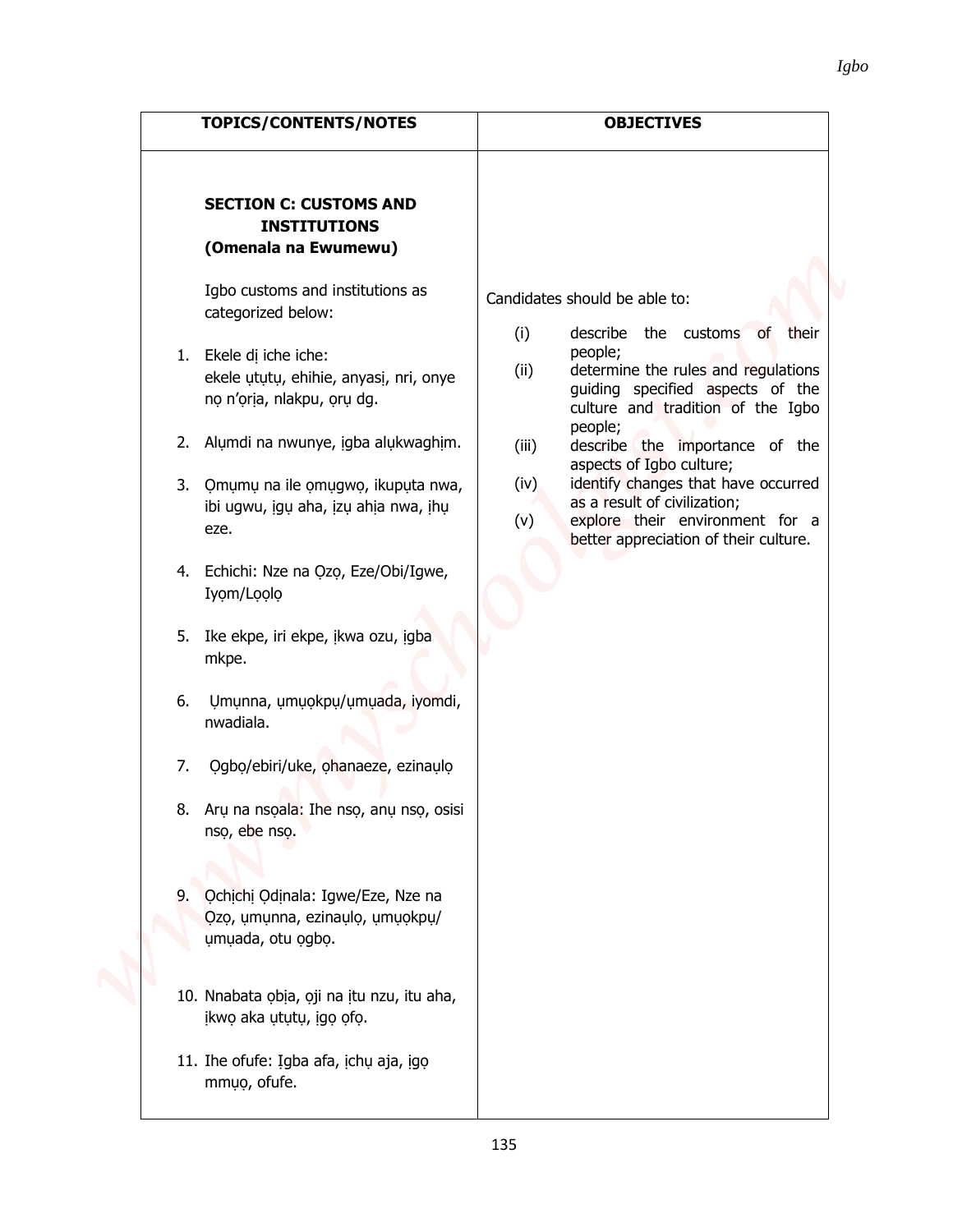| TOPICS/CONTENTS/NOTES                                                                                                           | <b>OBJECTIVES</b>                                                                                                               |  |
|---------------------------------------------------------------------------------------------------------------------------------|---------------------------------------------------------------------------------------------------------------------------------|--|
| 12. Ngwa ofufe: Ofo, ikenga, okpesi.                                                                                            |                                                                                                                                 |  |
| 13. Nkwenye: idu isi/inu iyi, igba ndu,<br>oriko, ilo uwa, ogbanje, nro, ihi anu,<br>įha/įchų mmiri, dg.                        |                                                                                                                                 |  |
| 14. Akunauba: inwe ala, ike ala, iri ekpe,<br>elulu (ikpa okuko, ewu, dg).                                                      |                                                                                                                                 |  |
| 15. Abamaba: Mmonwu, okonko, ekpe,<br>omabe, odo, dibia, dg.                                                                    |                                                                                                                                 |  |
| 16. Egwuregwu: mgba, egwu onwa, ikpo<br>oga, izu ncho, izu okwe, igba/icho oro,<br>dg.                                          |                                                                                                                                 |  |
| 17. Akaorų ndį Igbo: Orų ugbo, įkų azų,<br>įkpų ųzų, įzų ahia, įtų ihe otųtų, įchų<br>nta, ime dibia, ikpu ite, dg.             |                                                                                                                                 |  |
| 18. Emume: Ofala, įbo uzo, įwa ji/iri ji,<br>igbu ewu ukwu, iru mgbede, iwa akwa,<br>akwamozu, igu afo, dg.                     | Candidates should be able to:                                                                                                   |  |
| <b>SECTION D: General and Current</b><br>Affairs (Ihe Ndi na-eme Ugbua)                                                         | (i)<br>identify some dates, themes and<br>functions of Ahiajioku, Odenigbo and                                                  |  |
| 1. Topical issues in the Igbo language,<br>literature and culture e.g. Ahiajioku,<br>Odenigbo lectures and Ohaneze Ndi<br>Igbo. | Ohaneze Ndi Igbo Lectures;<br>identify authors, publishers and<br>(ii)<br>dates of publication of various<br>textbooks in Igbo; |  |
| 2. Authors, Publishers, dates and places<br>of publication of works in Igbo.                                                    | (iii)<br>themselves<br>with<br>acquaint<br>the<br>functions and contributions of the<br>Igbo Studies Association (ISA).         |  |
| 3. Igbo Studies Association (ISA)                                                                                               |                                                                                                                                 |  |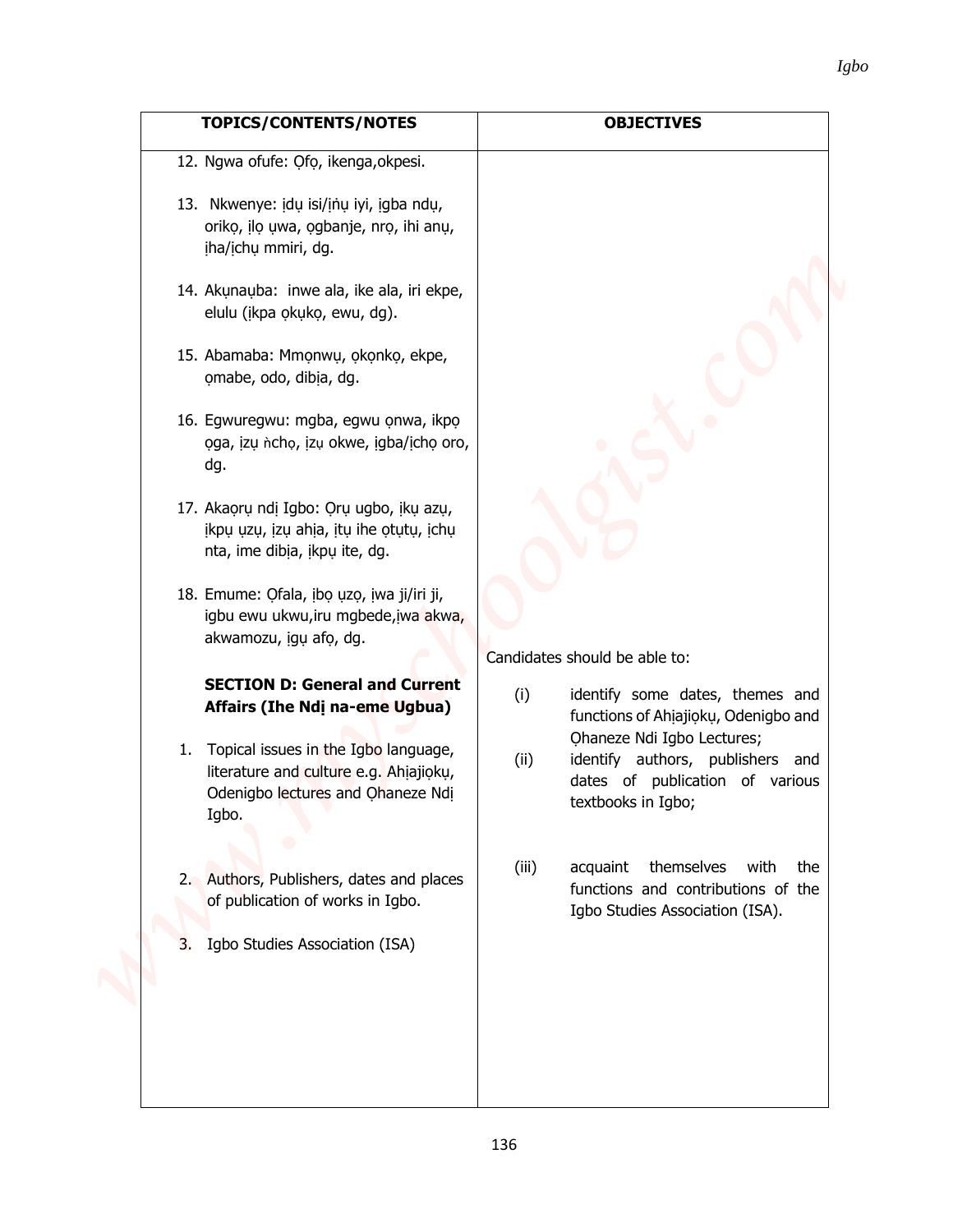| TOPICS/CONTENTS/NOTES                                                                                                                                                                                                                                                                                                                                                                                                                                                                                                                                                                                                   | <b>OBJECTIVES</b>                                                                                                                                                   |  |
|-------------------------------------------------------------------------------------------------------------------------------------------------------------------------------------------------------------------------------------------------------------------------------------------------------------------------------------------------------------------------------------------------------------------------------------------------------------------------------------------------------------------------------------------------------------------------------------------------------------------------|---------------------------------------------------------------------------------------------------------------------------------------------------------------------|--|
| <b>CURRENT ISSUES</b><br>(Okwuakpunonu)<br>Note:<br>Item writers should also choose their<br>topics for comprehension exercises<br>from such current issues as the<br>following:<br>1. HIV/AIDS, Cancer and Corona<br><b>Virus</b><br>(Oria Mminwu/Obirinaajaocha,<br>Awa eto na Oria koro<br>2. Drug Abuse (Inu Ogwu<br>Agharaaghara)<br>3. Cultism (Otu Nzuzo)<br>4. Rights of Women and Children<br>(Oruuru Umunwaanyi na Umuaka)<br>5. Human Rights Violation and Child<br>Abuse (Inapu Mmadu Ikike na<br>Mmeto Nwata)<br>6. Religious Conflicts (Nsogbu<br>Ndokurita Ekpemekpe Uka)<br>7. Kidnapping (Ntoro Mmadu) | Candidates should be able to:<br>acquaint themselves with current<br>(i)<br>issues;<br>examine their effects;<br>(ii)<br>(iii)<br>suggest remedies to the problems. |  |